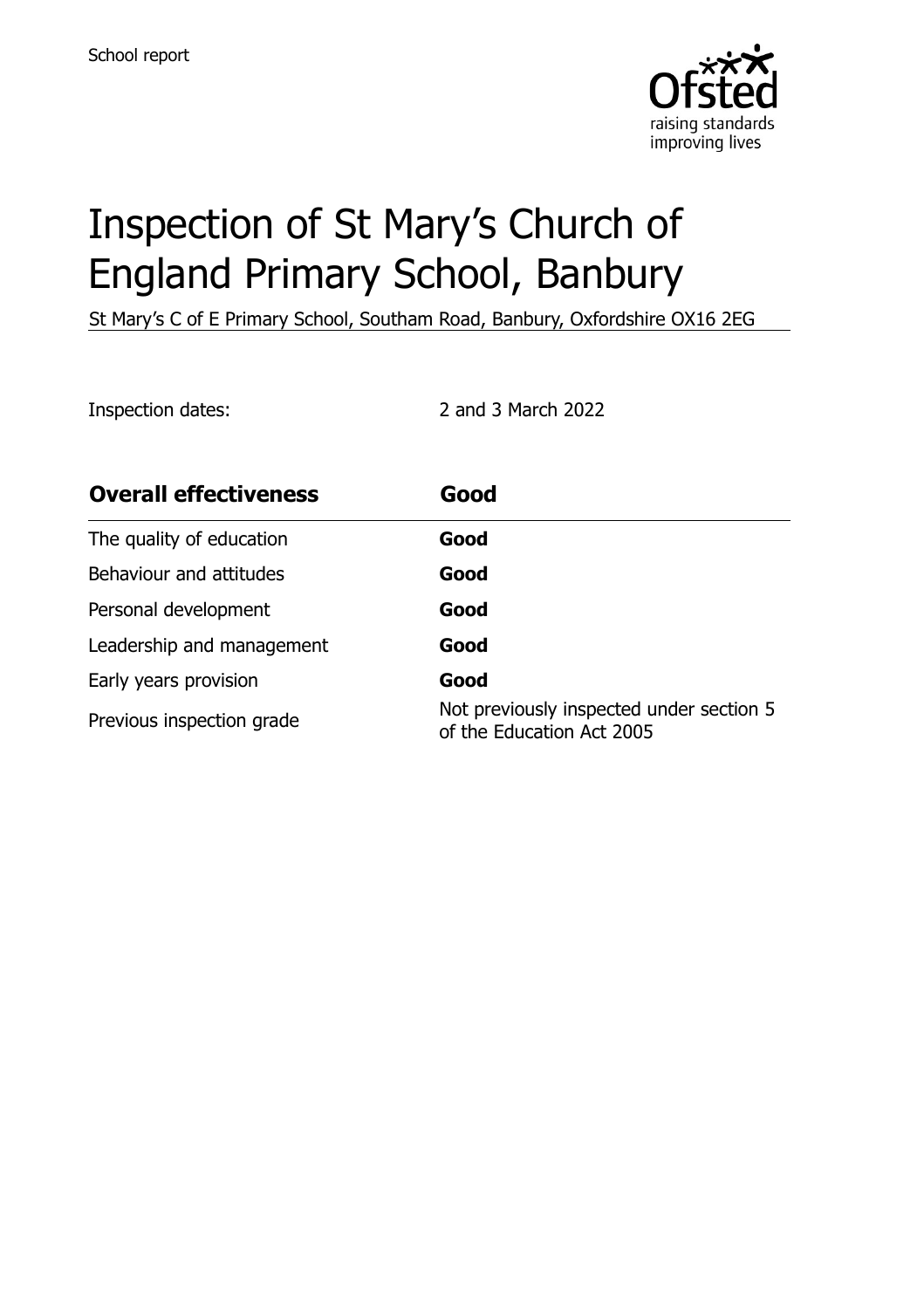

## **What is it like to attend this school?**

Pupils enjoy their time at this welcoming school. They believe it to be a compassionate place in which to learn, grow and make friends. Pupils also enjoy learning new things. They especially like mathematics, but many pupils would like the work to be even more challenging.

Pupils behave well around the school. Staff have high expectations and model everything they expect. Playtimes are social occasions for everyone. Children from very different backgrounds delight in each other's company and friendship. Pupils confirm bullying is very rare. Any worries are dealt with effectively by staff.

Leaders are wisely aware of the challenges and changing school population. Therefore, the school prioritises building relationships and understanding everyone's needs. The inclusive culture is clear and consistent with the prominent school values. As a result, pupils get the start they need and feel that they belong.

Parents are overwhelmingly supportive of this school, its staff and its principled approach. One parent said, 'The school has created a strong culture that celebrates diversity and empowers children to learn.'

Leaders make sure pupils experience a broad range of subjects. They also provide a wide range of opportunities beyond the classroom. Pupils have recently begun to take part in forest school, which they love.

#### **What does the school do well and what does it need to do better?**

Leaders have developed an ambitious curriculum to meet the varied needs of learners. Staff identify the support for those who speak English as an additional language or who may have never attended school before. These pupils learn alongside their classmates with suitable adaptations and encouragement. Pupils with special educational needs and/or disabilities (SEND) achieve well. This is because leaders identify individual needs quickly and respond skilfully in a holistic way. If pupils need more intensive help, they receive extra support through inclusive teaching in the 'Nurture Nest'. Pupils acquire skills there to help them learn the curriculum even better when back in the classroom.

Teachers' subject knowledge is too variable. Many teachers show real expertise in how they help pupils to learn, for example in phonics. Yet, some teachers do not know or watch carefully enough to see what progress pupils make. This is because the essential knowledge to learn is not clear enough. Curriculum thinking, for example in personal, social and health education (PSHE), does not consistently identify what pupils need to remember long term. This limits how pupils can begin to integrate new knowledge into larger ideas. In physical education (PE), pupils learn how to perform safe and intelligent movements in dance. They also enjoy developing their basic skills and refining techniques ready for new learning.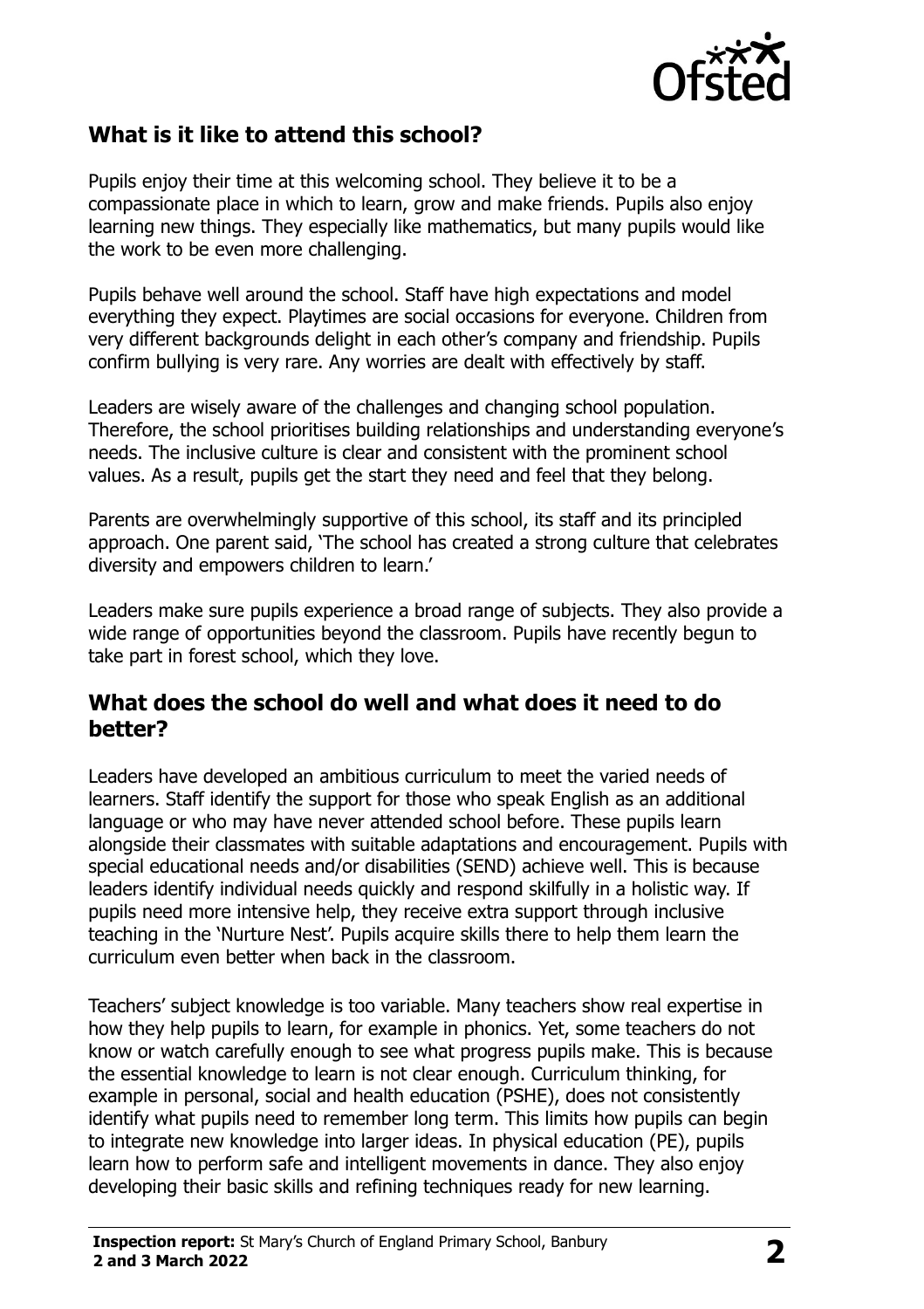

The teaching of reading is prioritised and begins immediately when children join the school. Regular training and support ensure that staff develop expertise when teaching phonics. Books closely match the sounds pupils are learning in lessons. This helps them reinforce their emerging phonics knowledge and develop fluency. Tailored support and flexible staffing help pupils make rapid progress. Pupils grow into more confident readers, discovering genuine pleasure from reading books.

Children in the early years get off to a strong start by settling quickly into clear routines. Children learn to play cooperatively and take advantage of exciting learning opportunities, for example in construction or in developing their own core strength. Pupils want to behave, try hard to do the right thing and respond well to praise. However, occasionally, poor behaviour sometimes slows teaching unnecessarily. Leaders are aware and have plans to address this. Older pupils are proud to show younger pupils how to behave successfully and be kind.

Leaders prioritise personal development. Character growth, as well as learning a range of strategies to use in everyday life, are well planned. Although in the early stages, pupils are gaining more resilience and independence. The PSHE programme helps pupils understand how to look after their bodies and minds. It also helps pupils consider when to look after others, why it is important to show respect and how to be a true friend. Pupils are tolerant and celebrate diversity, rather than focus on difference. This helps them to be prepared for life in modern Britain. Thoughtful trips, special events and opportunities for all raise pupils' aspirations. As a result, pupils make stronger connections in learning and broaden their cultural experiences.

The trust and local governors have accurate views of the schools' strengths and priorities. Both groups are working more effectively to challenge and support the school. However, there is more to be done. For example, by reviewing systems and practices, oversight can be more consistent and rigorous. Staff are unanimously proud to be part of the team and enjoy working at this school. Staff value that leaders are considerate of their workload and well-being.

## **Safeguarding**

The arrangements for safeguarding are effective.

Leaders know the school's community very well. This means they are alert to any concerns around pupils' safety and well-being. Staff understand their responsibilities because of effective training. Staff report concerns quickly so that leaders can follow up with prompt action. Leaders also work well with external agencies to support families. Pupils receive appropriate advice about keeping themselves safe. Indeed, pupils confirm they feel safe and well cared for by committed staff. Leaders check staff's suitability to work with children. Parents receive important safeguarding advice through the website and in discussions with staff.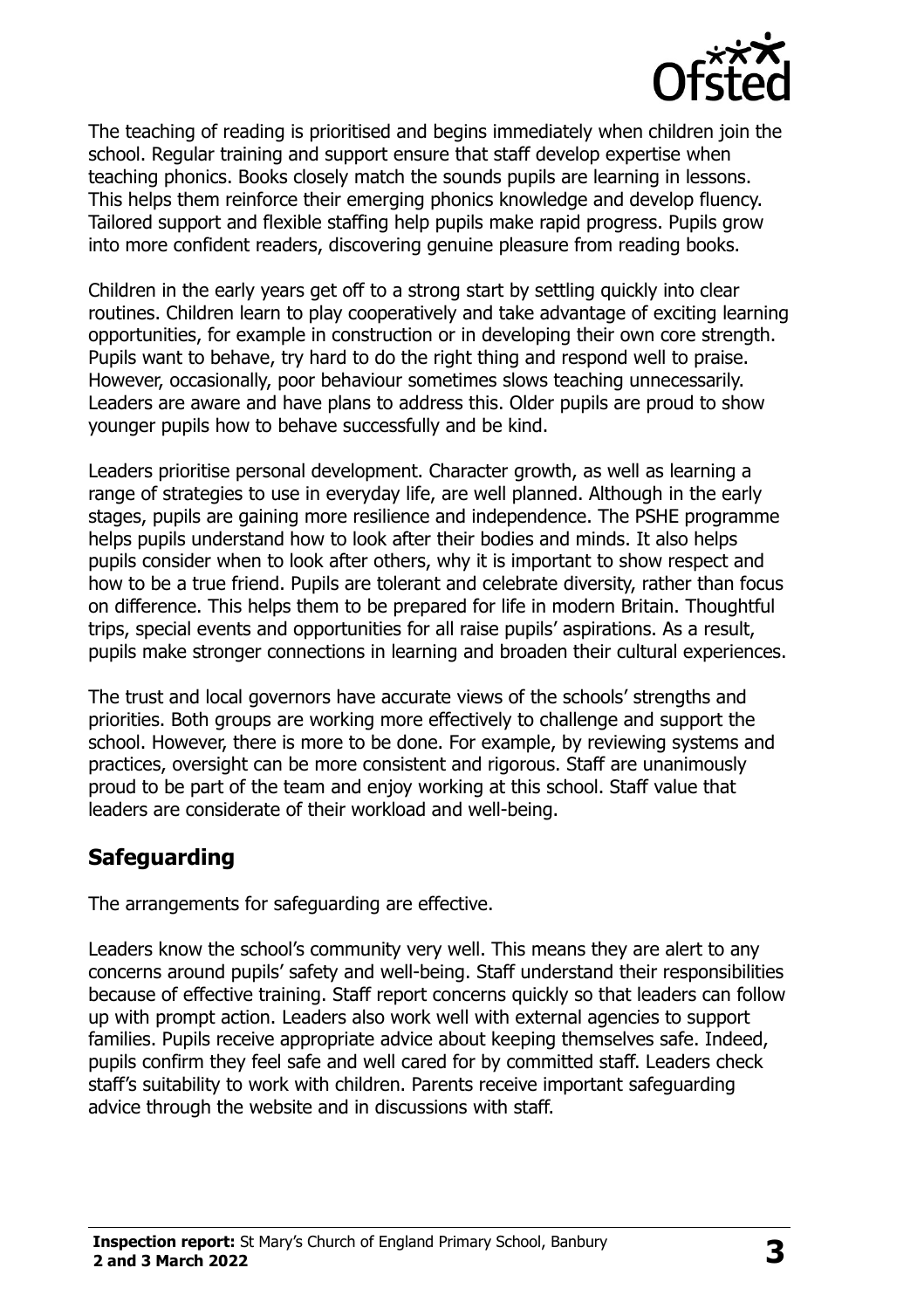

## **What does the school need to do to improve?**

#### **(Information for the school and appropriate authority)**

- $\blacksquare$  The work pupils are given in mathematics is not consistently demanding. It does not match the aims of the curriculum and is not coherently well planned. As a result, pupils are not effectively building their knowledge and skills cumulatively to be better prepared for the next stage of learning. Leaders should ensure that curriculum plans are explicitly clear about what pupils need to know and the best order to learn it.
- Teachers' expert subject knowledge is sometimes too variable, for example in PSHE. Therefore, teaching does not consistently help pupils remember long term the content they have been taught and to integrate new knowledge into larger ideas. Leaders should equip teachers with the skills to check that all pupils have learned the essential knowledge securely.

### **How can I feed back my views?**

You can use [Ofsted Parent View](http://parentview.ofsted.gov.uk/) to give Ofsted your opinion on your child's school, or to find out what other parents and carers think. We use information from Ofsted Parent View when deciding which schools to inspect, when to inspect them and as part of their inspection.

The Department for Education has further quidance on how to complain about a school.

If you are the school and you are not happy with the inspection or the report, you can [complain to Ofsted.](http://www.gov.uk/complain-ofsted-report)

### **Further information**

You can search for [published performance information](http://www.compare-school-performance.service.gov.uk/) about the school.

In the report, '[disadvantaged pupils](http://www.gov.uk/guidance/pupil-premium-information-for-schools-and-alternative-provision-settings)' refers to those pupils who attract government pupil premium funding: pupils claiming free school meals at any point in the last six years and pupils in care or who left care through adoption or another formal route.

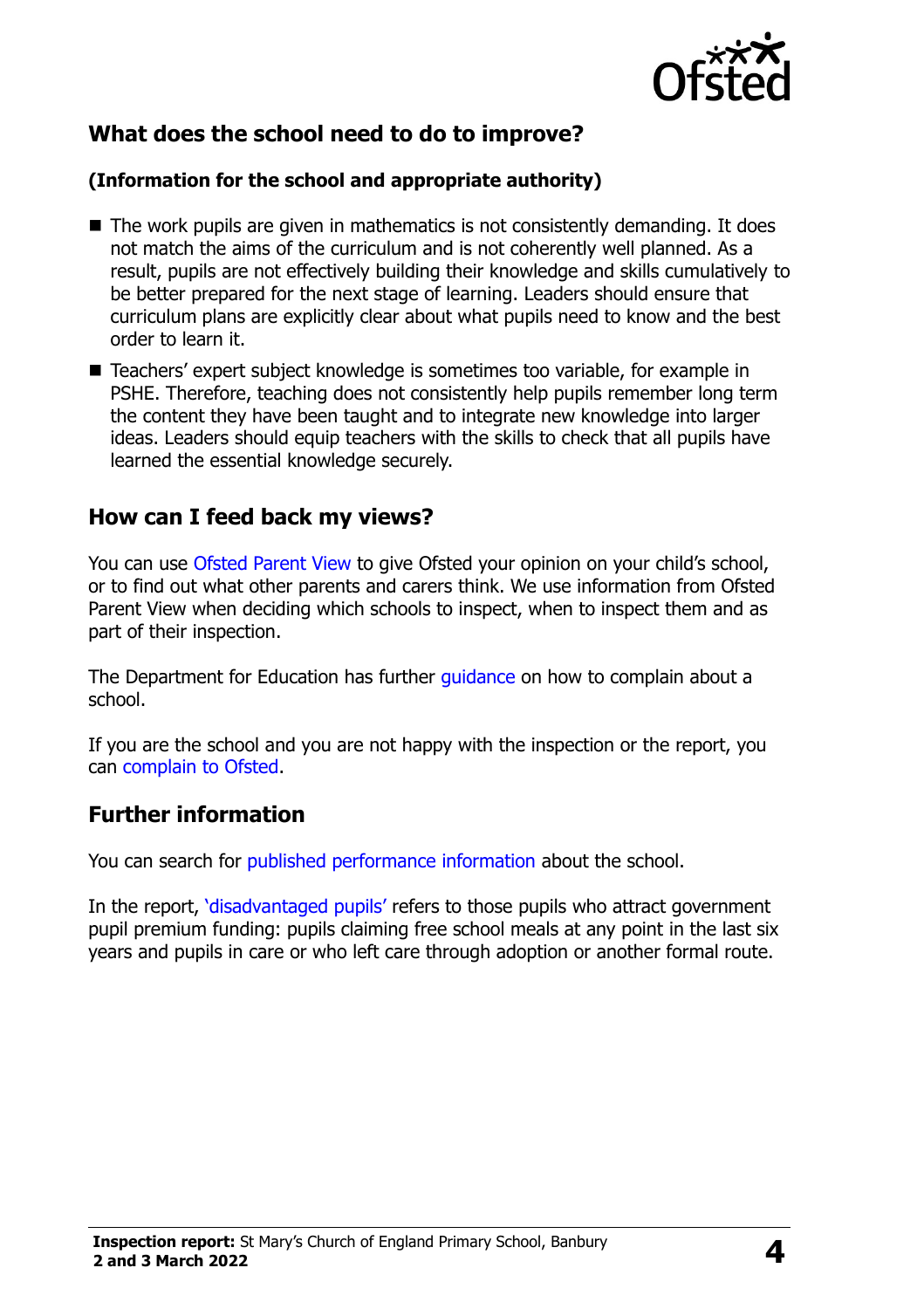

## **School details**

| Unique reference number             | 144872                         |
|-------------------------------------|--------------------------------|
| <b>Local authority</b>              | Oxfordshire                    |
| <b>Inspection number</b>            | 10211281                       |
| <b>Type of school</b>               | Primary                        |
| <b>School category</b>              | Academy converter              |
| Age range of pupils                 | 3 to 11                        |
| <b>Gender of pupils</b>             | Mixed                          |
| Number of pupils on the school roll | 215                            |
| <b>Appropriate authority</b>        | Board of trustees              |
| <b>Chair of trust</b>               | Kathy Winrow                   |
| <b>Headteacher</b>                  | Victoria Woods                 |
| Website                             | www.banburystmarysschool.co.uk |
| Date of previous inspection         | Not previously inspected       |

## **Information about this school**

- The school's population has grown significantly in recent years. It has increased to reflect local contextual changes. This includes families arriving from other countries for work, as well as refugees.
- St Mary's Church of England Primary School converted to become an academy in November 2017. When its predecessor school, St Mary's Church of England (VC) Primary School, was last inspected by Ofsted, it was judged to be good overall.
- This school is a Church of England school and received its last section 48 inspection in July 2016. The school's next inspection is due but has been delayed due to the COVID-19 pandemic.
- There is an after-school and breakfast club run on site and managed by the school.
- There is a nursery provision at the school which has children aged three and four years.
- The school does not currently use any alternative provision.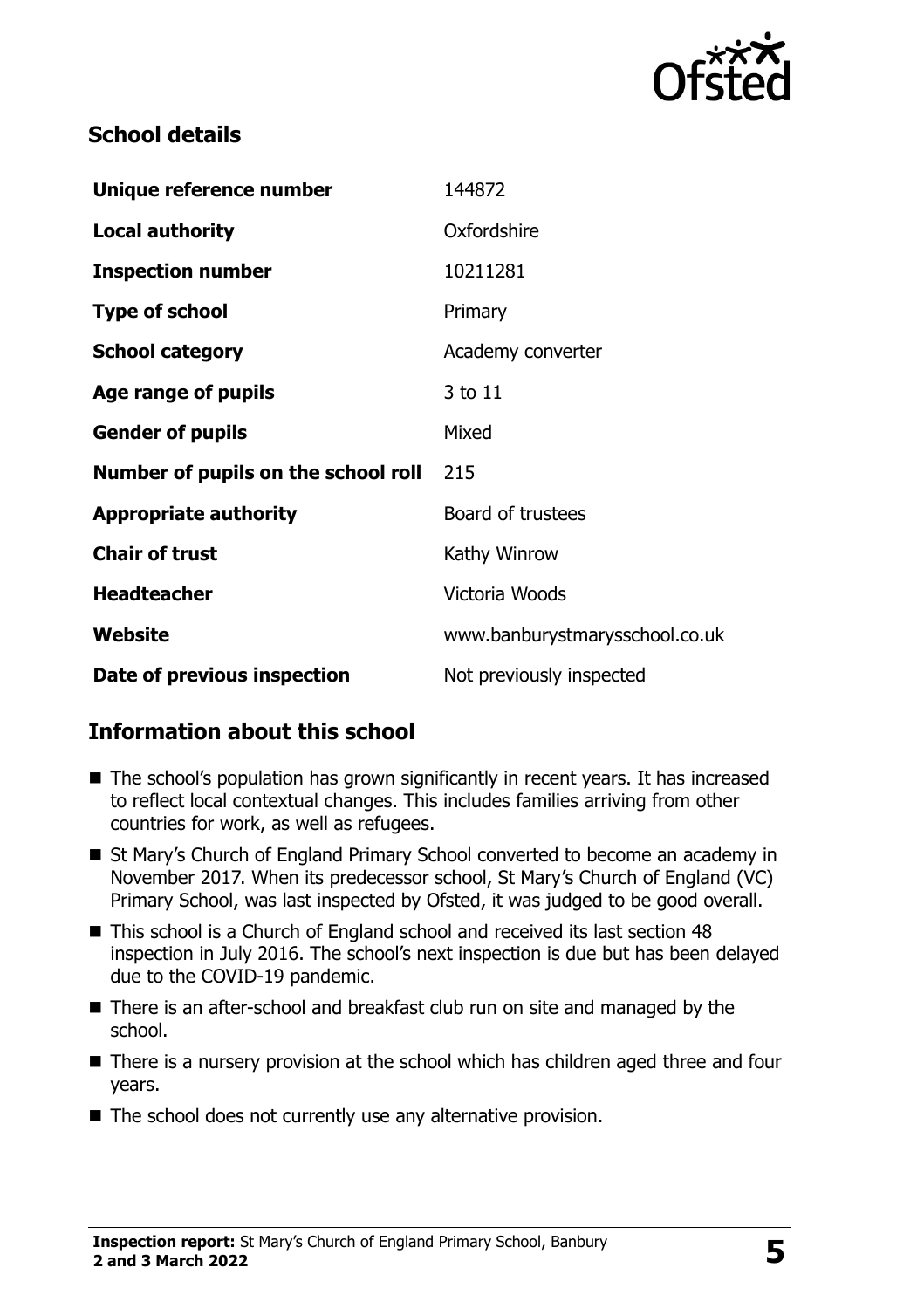

## **Information about this inspection**

The inspectors carried out this inspection under section 5 of the Education Act 2005.

This was the first routine inspection the school received since the COVID-19 pandemic began. Inspectors discussed the impact of the pandemic with leaders and have taken that into account in their evaluation of the school.

- **Inspectors held meetings with the headteacher, the assistant headteachers and** the special educational needs coordinator. The lead inspector met with two governors, including the chair of governors. The lead inspector held a separate meeting with a representative from the Oxford Diocesan Schools Trust.
- Inspectors carried out deep dives in reading, mathematics, PSHE and PE. For each deep dive, inspectors discussed the curriculum with subject leaders, visited a sample of lessons, spoke to teachers and teaching assistants, spoke to some pupils about their learning and looked at samples of pupils' work. The lead inspector also heard pupils read.
- To inspect safeguarding, inspectors reviewed a wide range of safeguarding documentation, including the school's record of recruitment checks. The lead inspector met with the designated safeguarding lead. Inspectors also spoke with pupils and staff.
- Inspectors took account of parents' responses to the survey, Ofsted Parent View, and parents' written comments. An inspector also talked with parents on the afternoon of the first day of inspection.
- Inspectors gathered pupils' views throughout the day, including during lesson visits, as well as at playtimes and lunchtime.
- Inspectors met with a range of staff to gather their views about the school and took account of staff's responses to Ofsted's confidential staff survey.

#### **Inspection team**

Gareth Flemington, lead inspector Her Majesty's Inspector

Lorraine Greco **Calculation** Contraine Greco **Calculation** Ofsted Inspector